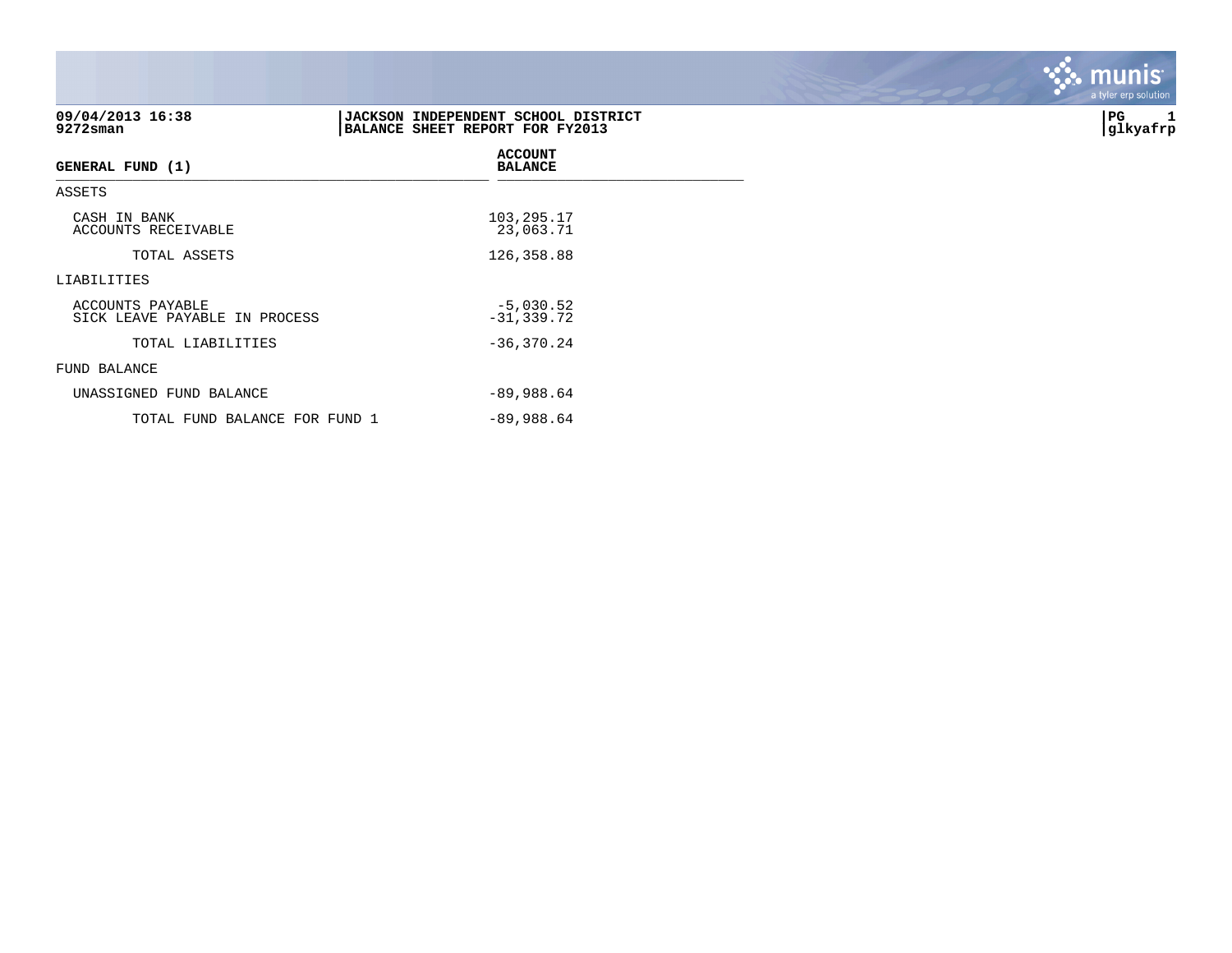| 09/04/2013 16:38<br>$9272$ sman     | <b>JACKSON INDEPENDENT SCHOOL DISTRICT</b><br>BALANCE SHEET REPORT FOR FY2013 | PG  <br> glkyafrp |
|-------------------------------------|-------------------------------------------------------------------------------|-------------------|
| SPECIAL REVENUE (2)                 | <b>ACCOUNT</b><br><b>BALANCE</b>                                              |                   |
| ASSETS                              |                                                                               |                   |
| CASH IN BANK<br>ACCOUNTS RECEIVABLE | $-129, 449.22$<br>139,600.15                                                  |                   |
| TOTAL ASSETS                        | 10,150.93                                                                     |                   |
| LIABILITIES                         |                                                                               |                   |
| DEFERRED REVENUE                    | $-10, 150.93$                                                                 |                   |
| TOTAL LIABILITIES                   | $-10, 150.93$                                                                 |                   |

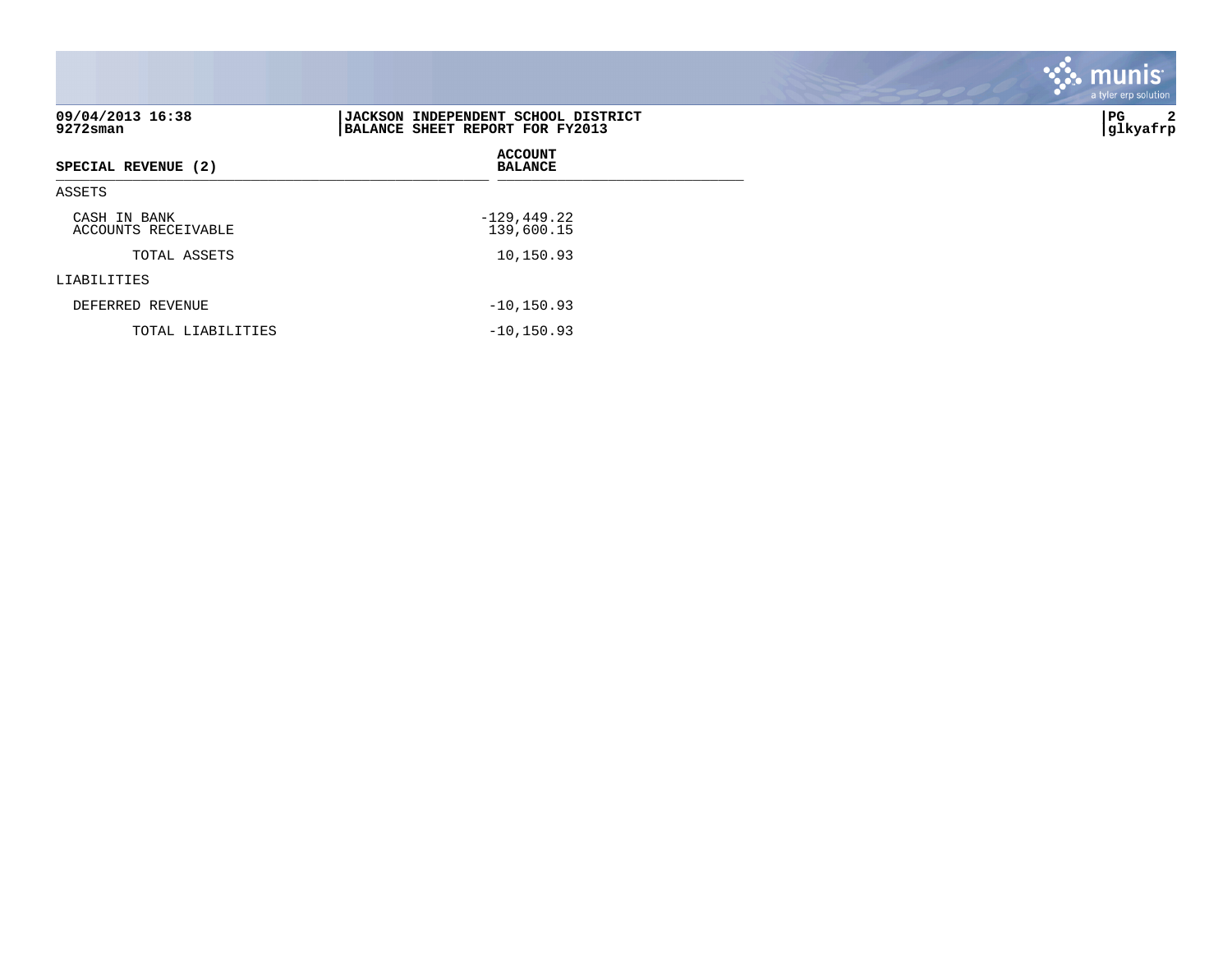| 09/04/2013 16:38<br>9272sman      | JACKSON INDEPENDENT SCHOOL DISTRICT<br>BALANCE SHEET REPORT FOR FY2013 |
|-----------------------------------|------------------------------------------------------------------------|
| BUILDING FUND (5 CENT LEVY) (320) | <b>ACCOUNT</b><br><b>BALANCE</b>                                       |
| ASSETS                            |                                                                        |
| CASH IN BANK                      | 932.00                                                                 |
| TOTAL ASSETS                      | 932.00                                                                 |
| FUND BALANCE                      |                                                                        |
| RESTRICTED-SFCC ESCROW-CURRENT    | $-932.00$                                                              |
| TOTAL FUND BALANCE FOR FUND 320   | $-932.00$                                                              |

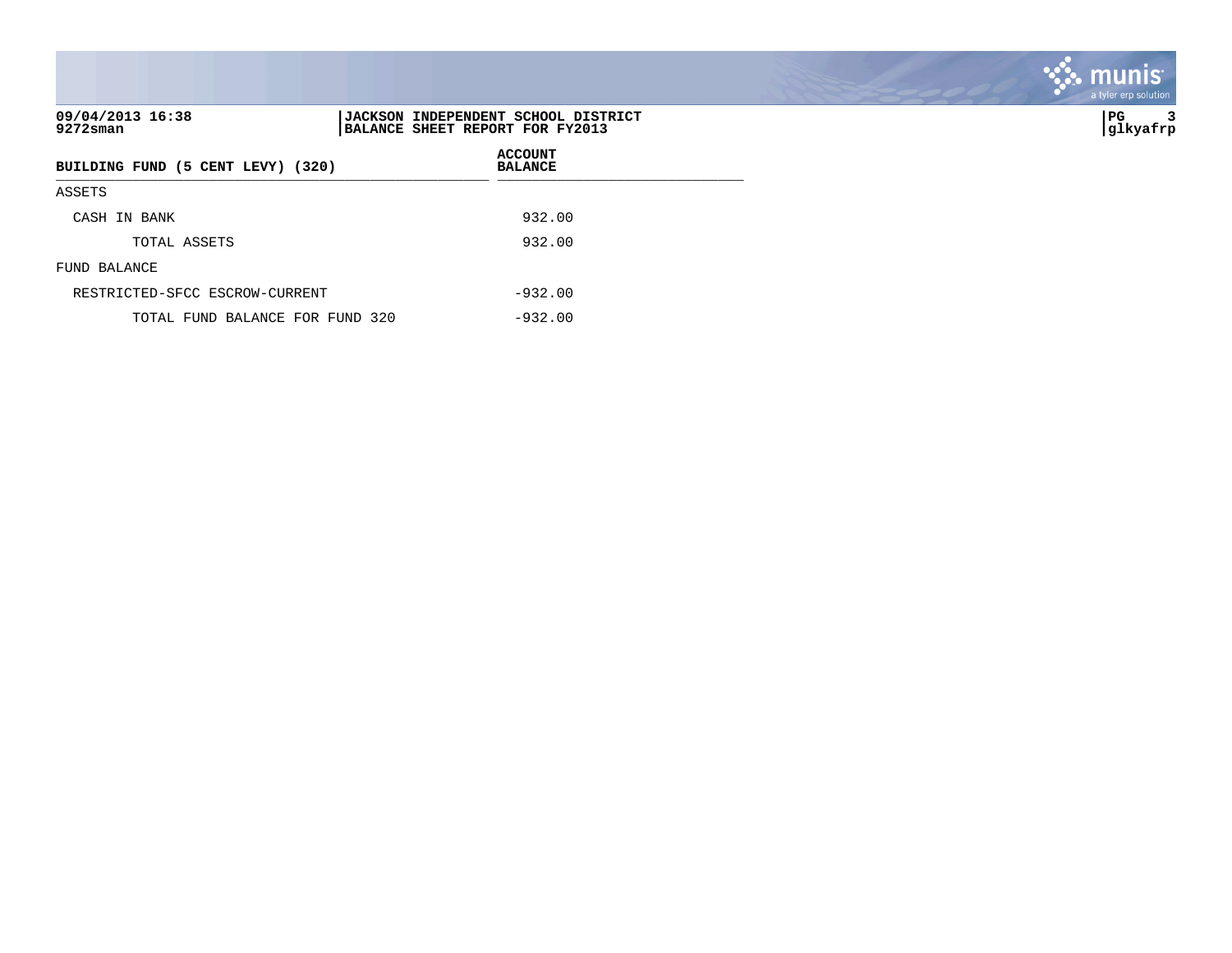| 09/04/2013 16:38<br>9272sman                                       | JACKSON INDEPENDENT SCHOOL DISTRICT<br>BALANCE SHEET REPORT FOR FY2013 | PG<br> glkyafrp |
|--------------------------------------------------------------------|------------------------------------------------------------------------|-----------------|
| FOOD SERVICE FUND (51)                                             | <b>ACCOUNT</b><br><b>BALANCE</b>                                       |                 |
| ASSETS                                                             |                                                                        |                 |
| CASH IN BANK<br>ACCOUNTS RECEIVABLE<br>INVENTORIES FOR CONSUMPTION | $-10, 466.58$<br>21,805.54<br>19,560.47                                |                 |
| TOTAL ASSETS                                                       | 30,899.43                                                              |                 |
| LIABILITIES                                                        |                                                                        |                 |
| ACCOUNTS PAYABLE                                                   | $-11,975.82$                                                           |                 |
| TOTAL LIABILITIES                                                  | $-11,975.82$                                                           |                 |
| FUND BALANCE                                                       |                                                                        |                 |
| UNRESTRICTED NET ASSETS                                            | $-18,923.61$                                                           |                 |
| TOTAL FUND BALANCE FOR FUND 51                                     | $-18,923.61$                                                           |                 |

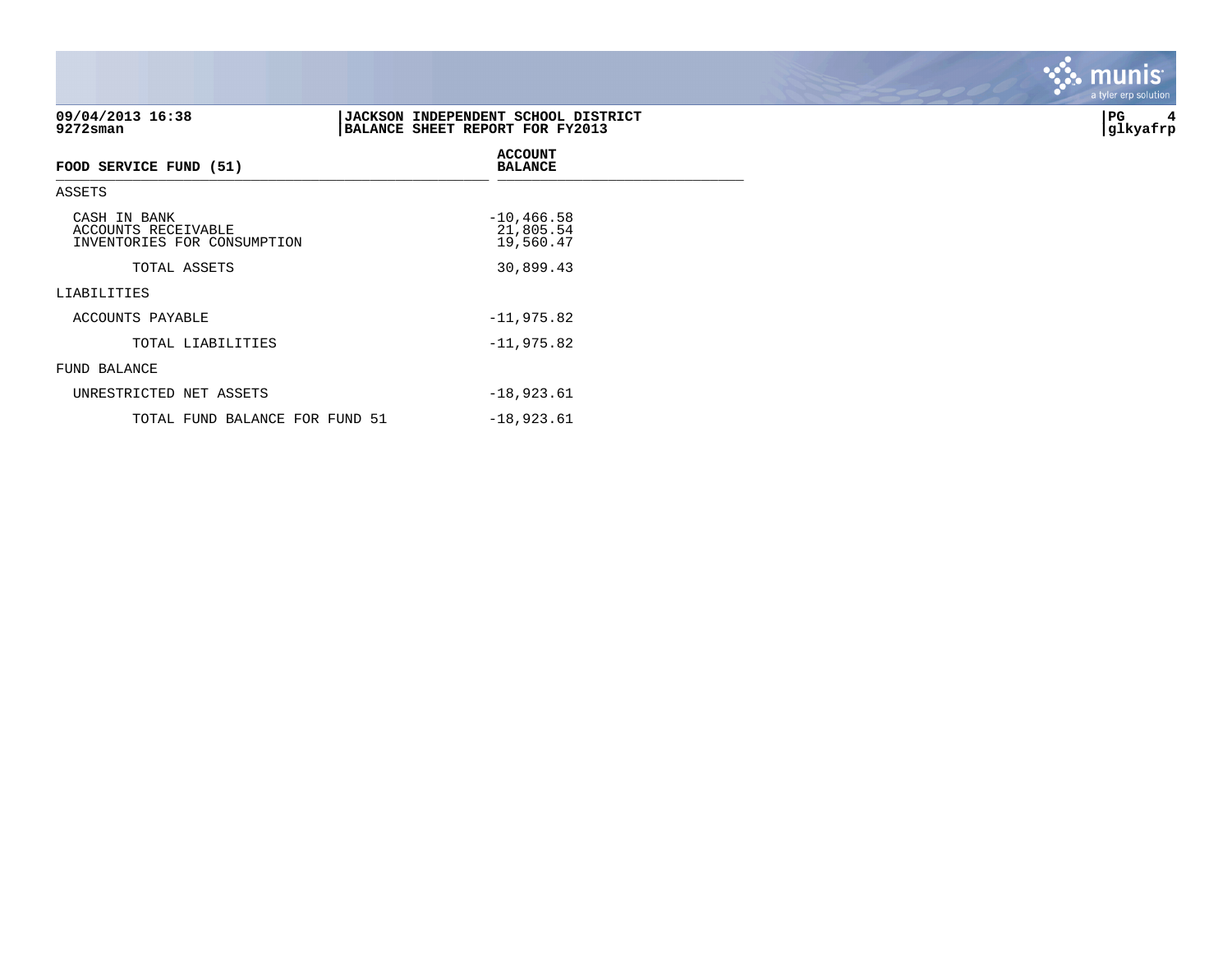

| LAND<br>LAND IMPROVEMENTS<br>A/D - LAND IMPROVEMENTS<br>BUILDINGS & BUILDING IMPROVE.<br>$A/D$ - BUILDINGS<br>TECHNOLOGY EOUIPMENT<br>A/D - TECHNOLOGY EQUIPMENT<br>VEHICLES<br>$A/D - VEHICLES$<br>GENERAL EOUIPMENT<br>A/D - GENERAL EOUIPMENT | 579,118.00<br>180, 213. 18<br>$-61, 218.20$<br>3,382,252.91<br>$-1,741,489.39$<br>594,403.30<br>$-460.246.58$<br>422,811.72<br>$-226, 474.09$<br>179,757.46<br>$-156,667.30$ |
|--------------------------------------------------------------------------------------------------------------------------------------------------------------------------------------------------------------------------------------------------|------------------------------------------------------------------------------------------------------------------------------------------------------------------------------|
| TOTAL ASSETS                                                                                                                                                                                                                                     | 2,692,461.01                                                                                                                                                                 |
| FUND BALANCE                                                                                                                                                                                                                                     |                                                                                                                                                                              |
| INVESTMENT IN GOVT ASSETS                                                                                                                                                                                                                        | $-2,692,461.01$                                                                                                                                                              |
| TOTAL FUND BALANCE FOR FUND 8                                                                                                                                                                                                                    | $-2,692,461.01$                                                                                                                                                              |



. munis<sup>.</sup>

 $\mathcal{L}(\mathcal{S})$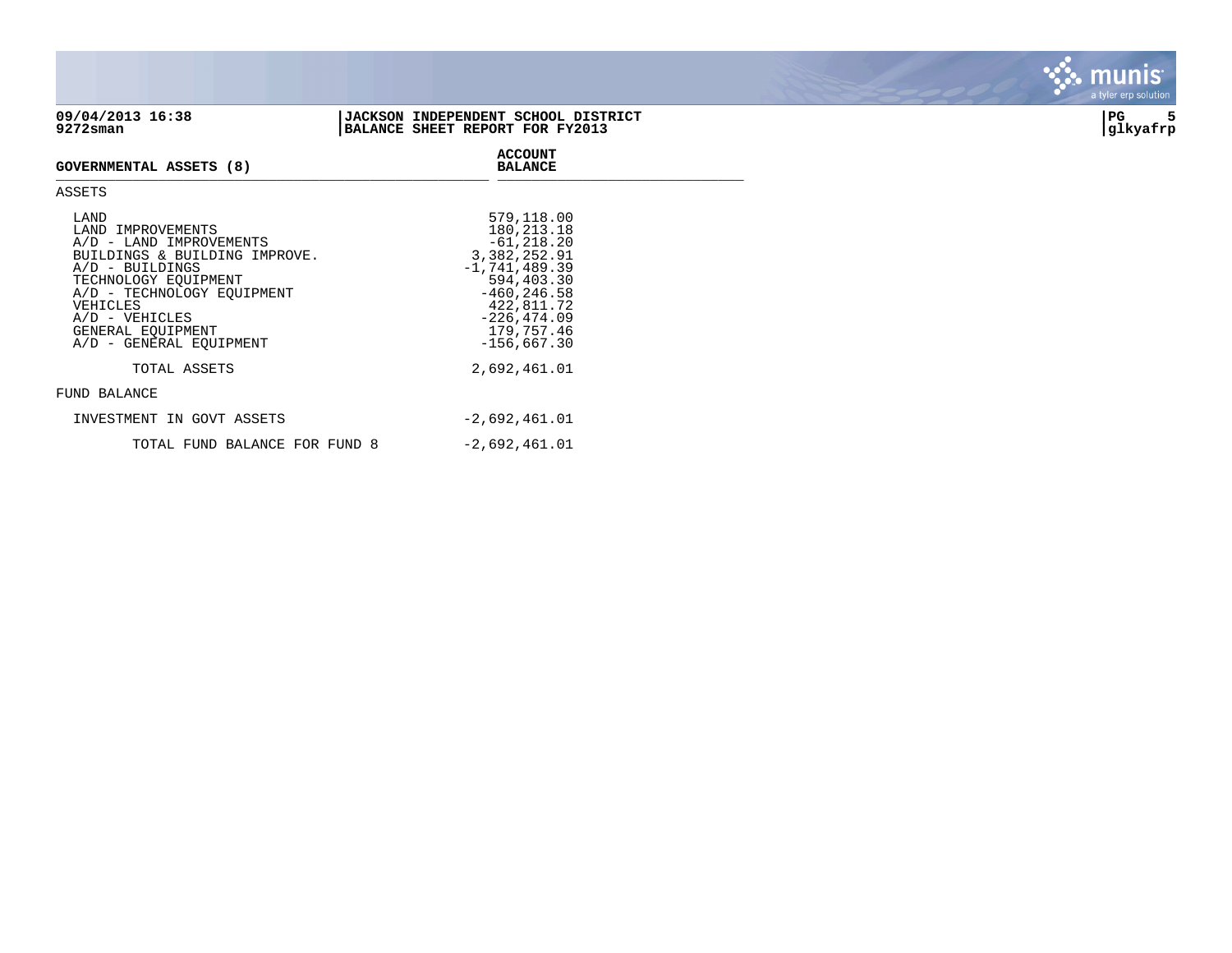|                                                                                                    |                                                                                | - - <i>,</i> . - . - |
|----------------------------------------------------------------------------------------------------|--------------------------------------------------------------------------------|----------------------|
| 09/04/2013 16:38<br>9272sman                                                                       | <b> JACKSON INDEPENDENT SCHOOL DISTRICT</b><br>BALANCE SHEET REPORT FOR FY2013 | PG<br>6<br> glkyafrp |
| FOOD SERVICE ASSETS (81)                                                                           | <b>ACCOUNT</b><br><b>BALANCE</b>                                               |                      |
| ASSETS                                                                                             |                                                                                |                      |
| TECHNOLOGY EQUIPMENT<br>A/D - TECHNOLOGY EQUIPMENT<br>GENERAL EQUIPMENT<br>A/D - GENERAL EOUIPMENT | 11,280.00<br>$-11,280.00$<br>88,676.78<br>$-68, 394.05$                        |                      |
| TOTAL ASSETS                                                                                       | 20,282.73                                                                      |                      |
| FUND BALANCE                                                                                       |                                                                                |                      |
| INVESTMENT IN BUSINESS ASSETS                                                                      | $-20, 282, 73$                                                                 |                      |
| TOTAL FUND BALANCE FOR FUND 81                                                                     | $-20, 282, 73$                                                                 |                      |